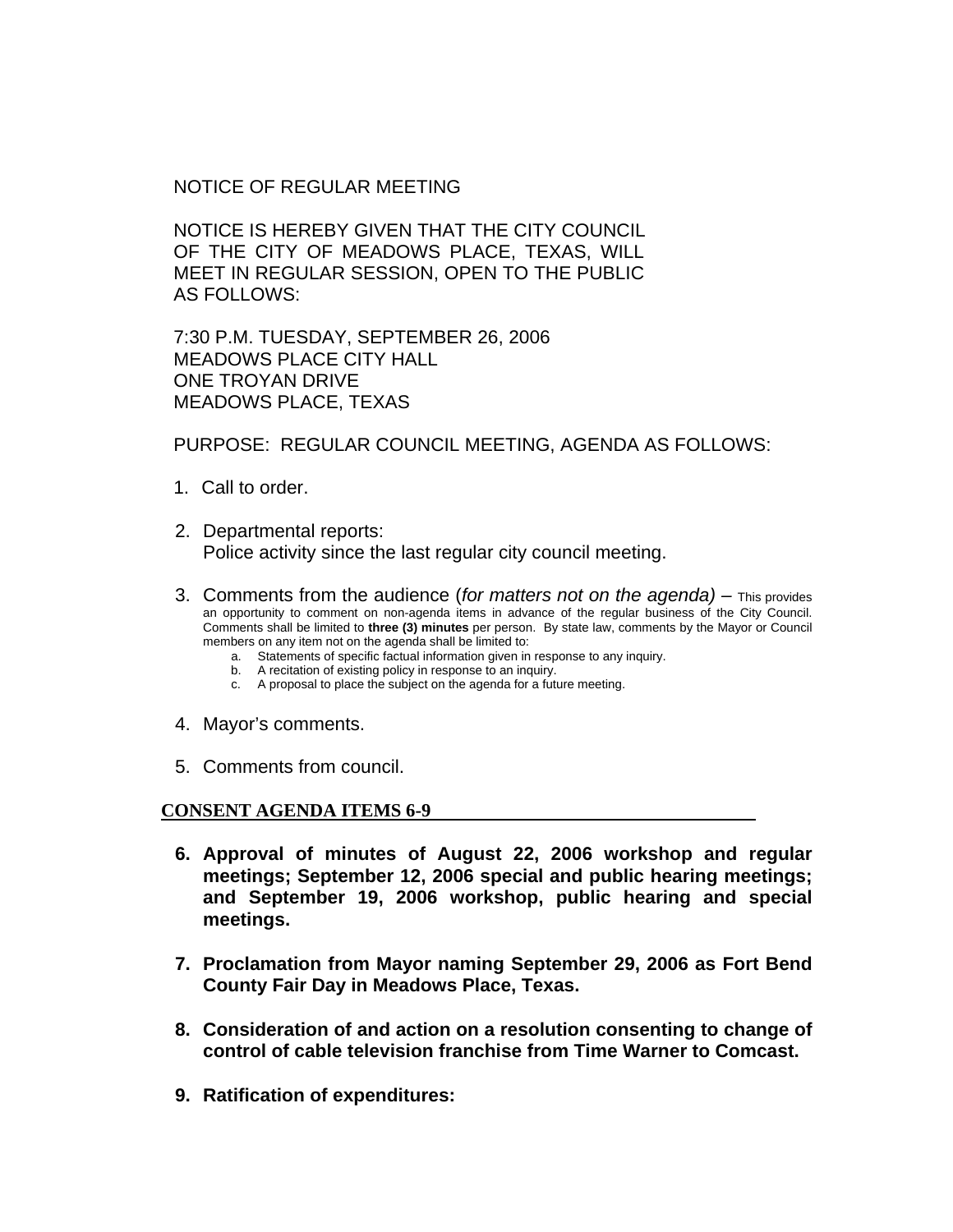| <b>City of Stafford, Texas</b>         | \$140,471.00 |
|----------------------------------------|--------------|
| Division III + Constructors, Inc.      | 7,350.00     |
| LC Interests, Inc.                     | 13,723.00    |
| <b>Randle Law Office (August)</b>      | 8,421.36     |
| <b>Richardson Electronics (Burtek)</b> | 6,429.00     |

10. Consideration of and action on a resolution designating a Representative and Official Alternate to the General Assembly of the Houston-Galveston Area Council for the year 2007.

- 11. Consideration of and action on an ordinance adopting the fiscal 2006- 2007 budget for the City of Meadows Place, Texas, and appropriating the several sums set up therein to the objects and purposes therein named.
- 12. Consideration of and action on an ordinance approving the fiscal 2006- 2007 budget for the City of Meadows Place Economic Development Corporation as adopted by the Economic Development Corporation Board of Directors at their August 31, 2006, regular meeting and appropriating the several sums set up therein to the objects and purposes therein named.
- 13. Consideration of and action on an ordinance levying a tax rate for the City of Meadows Place, Texas, for the tax year 2006.
- 14. Consideration of and action on casting the city's votes in the Texas Municipal League Intergovernmental Risk Pool Board of Trustees Election.
- 15. Consideration of and action on approving an engagement letter presented by WCL Enterprises regarding an agreement to conduct a management and operations review of the Police Department of the City of Meadows Place, Texas.
- 16. Consideration of and action on an ordinance amending the Code of Ordinances of the City of Meadows Place, Chapter 29, entitled "Utilities," Article I, entitled "In General," Division 2 entitled "Billing and Charges for Water Service and Sanitary Sewer Service," Section 29-11, entitled "Billing and Charges for Water Service and Sanitary Sewer Service."
- 17. Consideration of and action on an ordinance calling a joint Public Hearing before the City Council of the City of Meadows Place and the Planning and Zoning Commission of the City of Meadows Place to be held on the  $24<sup>th</sup>$  day of October, 2006, at 7:00 o'clock P.m. at the City of Meadows Place City Hall, One Troyan Drive, Meadows Place, Texas to hear any